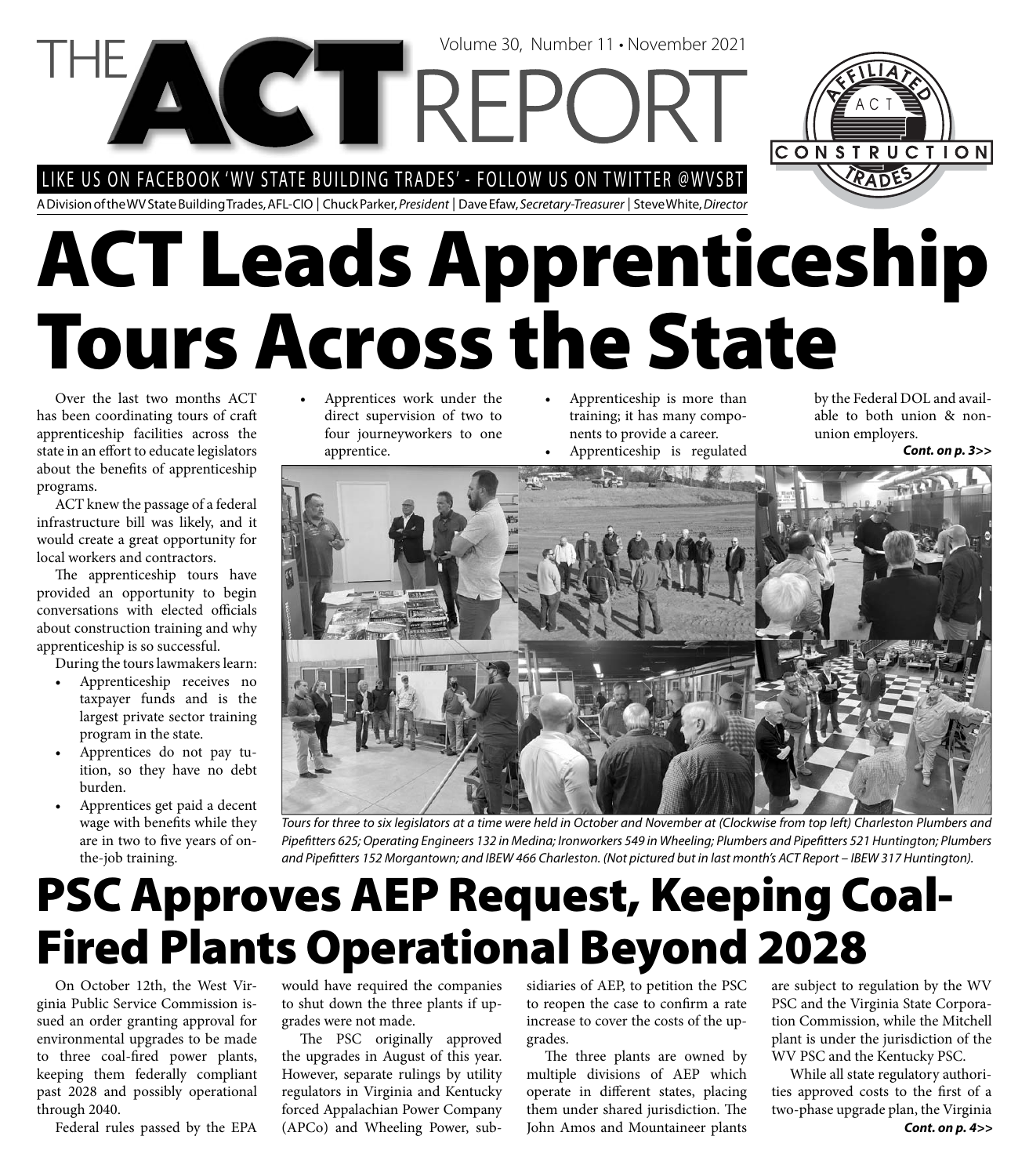#### THE ACT REPORT **EXECUTE ACT REPORT**

### **Epperly Appointed Secretary-Treasurer to WV State Building Trades, Efaw to Retire**

Dave Efaw, Secretary-Treasurer of the West Virginia State Building and Construction Trades Council has announced he will retire at the end of 2021.

At their November 10 meeting the State Building Trades Executive Board appointed John Epperly, Business Manager for IBEW 466, to temporarily fill the position starting December 1 until the next convention in September of 2022 where an election will be held.

Epperly began his career in 2001 as an electrician apprentice at IBEW Local 466, Charleston. After serving the local in a variety of capacities including chairman of the executive board and assistant business manager Epperly was elected as business manager of IBEW 466 in 2019.

The chance to take on a statewide position is a challenge Epperly is looking forward to.

"I am honored and grateful for

the opportunity to be the secretarytreasurer of the West Virginia State Building and Construction Trades," said Epperly. "I am committed to strengthening its future."

Efaw's announcement puts the cap on a nearly 42-year career in the construction industry. Efaw started as a member of Laborers Local 1353, Charleston in 1979. In 1982 he began his apprenticeship with IBEW Local 466 and served in a variety of offices within the local. He was elected Business Manager in 2001, a position he held until 2007.

Efaw was elected as Secretary-Treasurer of the West Virginia State Building and Construction Trades in 2008 and most recently re-elected in 2020. "I appreciate the opportunity to serve our members and work with a great Executive-Board," said Efaw.

At the 2022 State Building Trades Convention an election will be held to fill the remaining two years left on the Secretary-Treasurer four-year term which runs until 2024.

Chuck Parker remains the President of the WV SBT until 2024. ■



Outgoing Secretary-Treasurer Dave Efaw swears in new, incoming Secretary-Treasurer John Epperly during the November 10th WV State Building Trades Executive Board meeting in Charleston.

### **Erikka Storch Named Executive Director for Northern Panhandle's Project BEST**

In mid-October Project BEST in Wheeling announced Erikka Storch will be their first executive director.

Project BEST was created in 1982 as a joint, non-profit venture between the Upper Ohio Valley Building Trades Council and the Ohio Valley Construction Employers Council to promote public and private union construction and facilitate industry development throughout the Ohio Valley.

Storch boasts a long resume with experience in construction, economic development, and government.

She has over 20 years' experience in the construction industry as an owner of Ohio Valley Steel, a union contractor, until 2014.

She also had served as a trustee of local Iron Worker retirement & heath funds and a national pension fund.

Storch will be leaving as president of the Wheeling Area Chamber of Commerce, a role she has held since 2014.

In addition, Storch has served in the House of Delegates since 2010. Storch has also served on numerous boards and commissions including: the Ohio County Development Authority, Wheeling Heritage, the Wheeling Convention and Visitors Bureau, Wheeling Health Right, Wheeling Rotary Club, and the Regional Economic Development Partnership.

As executive director of Project BEST, Storch will work closely with the board of directors and staff to oversee the organization's rebranding and continue to adapt to serve the Ohio Valley's construction labor and management teams.

"I am happy to return to a focus on the construction industry," said Storch. "Our region has much to offer and building good relationships and public awareness is key to regional success."

The executive director position, which Storch will now hold, is a newly created position.

Prior to its creation, the administrative duties and responsibilities were overseen by two co-chairs: one representative from the labor-side and one representative from the management-side of Project BEST.

Storch will be the first-full time Executive Director.

Jody Bonfini, council representative to the Eastern Atlantic States Regional Council of Carpenters, serves as the labor co-chair of Project BEST.

Bonfini explained why he be-

lieves Storch will be a huge asset in her new role. "Her experience in the construction industry, legislature, and the Chamber of Commerce will enable Erikka to hit the ground running," said Bonfini. "We're excited to have her on board."



Erikka Storch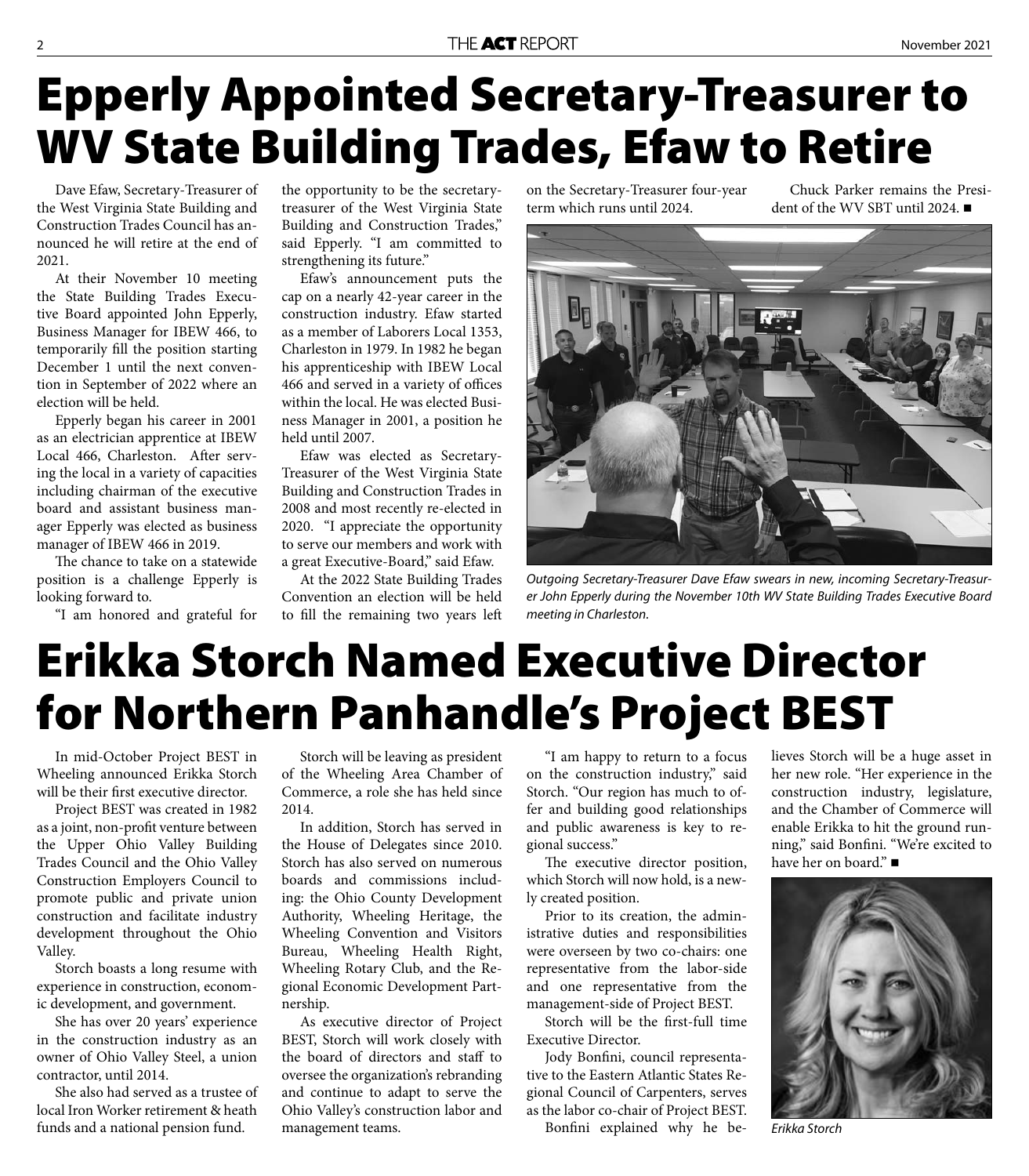### **New WV Legislative Districts Established**

Every ten years following the Census new legislative districts are drawn.

The process was recently completed and there are now significant changes to the state Congressional, State Senate and House of Delegates maps.

The most significant changes were made to the structure of the WV House of Delegates districts.

Historically, West Virginia has had a mix of single and multi-member districts, represented by anywhere between one and five representatives depending on the area of the state.

Now, the districts have been restructured into 100 single-member districts.

While the old multi-member districts could contain upwards of 100,000 people, the new districts will be much smaller and made up of about 17,000 people.

"You can throw away the old districts because in each case there are new boundaries, and in the House all single member districts," explained Justin Williams with Operating Engineers Local 132. The Senate remains similar that it will have 17 districts and 34 member, but the districts themselves changed with some counties moving to new districts to give each district about 102,000 people.

Williams and ACT Government Relations Director George Capel are attending Building Trades Councils with the new maps in hand.

Changes in representation also came on the federal level as well. According to the results of the 2020 census, West Virginia has lost population since 2010, which resulted in the loss of a U.S. Congressional seat.

Prior to the 2020 census, the state held three seats in the U.S. House of Representatives, and it now only has

two. For more information on redis-

tricting, log on to www.wvlegislature. gov/redistricting.



Justin Williams, attorney for IUOE 132, goes over the new legislative maps with members of the Upper Ohio Valley Building Trades Council.

#### **Iron Workers 787 in Parkersburg Accepting New Applications for Apprenticeship**

The Iron Workers Local 787 Joint Apprenticeship Committee will be accepting applications for the Iron Workers Apprenticeship Program during regular business hours, Monday thru Friday (except holidays), from 8:00 am to 12:00 pm and 1:00 pm to 4:30 pm.

The apprenticeship program usually takes four years to complete. Apprentices earn-while-they-learn with paid on-the-job training and attend unpaid classroom sessions throughout the year. Upon completion an apprentice will have learned all aspects of the trade including structural steel placement, welding, reinforcing rods, ornamental, rigging and more.

You must fill the application out in person at the Iron Workers Union Hall, 303 Erickson Blvd., Parkersburg, West Virginia. Please bring copies of related documents described below.

The following are the minimum requirements. Lack of any one of these will automatically disqualify

the applicant.

Must be at least 18 years old (Proof required).

Must be capable of doing work of the Iron Worker trade.

Must be a High School Graduate or have equivalent certificate (GED/ TASC).

Must have a valid Driver's License. Must live in the jurisdictional area of Iron Workers Local 787 for at least one (1) year previous to applying.

If selected for the Apprenticeship Program the candidate must submit to and pass the Substance Abuse Test offered by the Parkersburg-Marietta Contractors and Trades Educational and Development Fund.

The Iron Workers Local 787 JAC will pay the cost of the test.

The jurisdictional area covered by Local 787 is as follows:

OHIO: Athens, Meigs, Morgan, Noble, and Washington Counties.

WEST VIRGINIA: Boone, Braxton, Calhoun, Clay, Doddridge, Fayette, Gilmer, Greenbrier, Jackson, Kanawha, Lewis, Lincoln, Logan, Mason, McDowell, Mercer, Mingo, Monroe, Nicholas, Pleasants, Pocahontas, Putnam, Raleigh, Ritchie, Roane, Summers, Upshur, Webster, Wirt, Wood, and Wyoming Counties, and the southern portion of Randolph County.

No Applicant will be rejected because of race, color, religion, national origin, or sex.

Iron Workers Local 787 will take affirmative action to provide equal opportunities in apprenticeship.

For more information go to https://ironworkers787.org/

#### *ACT Apprenticeship*

#### *Continued from Page 1*

• Apprenticeship in the union sector is a partnership between contractors and labor.

To help explain the partnership a number of contractors participated in the tours including Dixon Electrical Systems Inc, ELCO Mechanical, Century Steel, JD&E Construction, Triton Construction, and more.

Tours have been held at the Plumbers and Pipefitters 625 in Charleston, 521 in Huntington, and 152 in Morgantown; IBEW 466 in Charleston and 317 in Huntington;

Ironworkers 549 in Wheeling; and IUOE 132 in Medina, WV.

"These tours have been a great way to talk with legislators who may not know much about our programs," said Steve White, Director of the Affiliated Construction Trades.

"When we are done, they understand the difference between apprenticeship and other training like vocational schools and community colleges which depend on taxpayer or tuition funding and lack actual job experience." ■